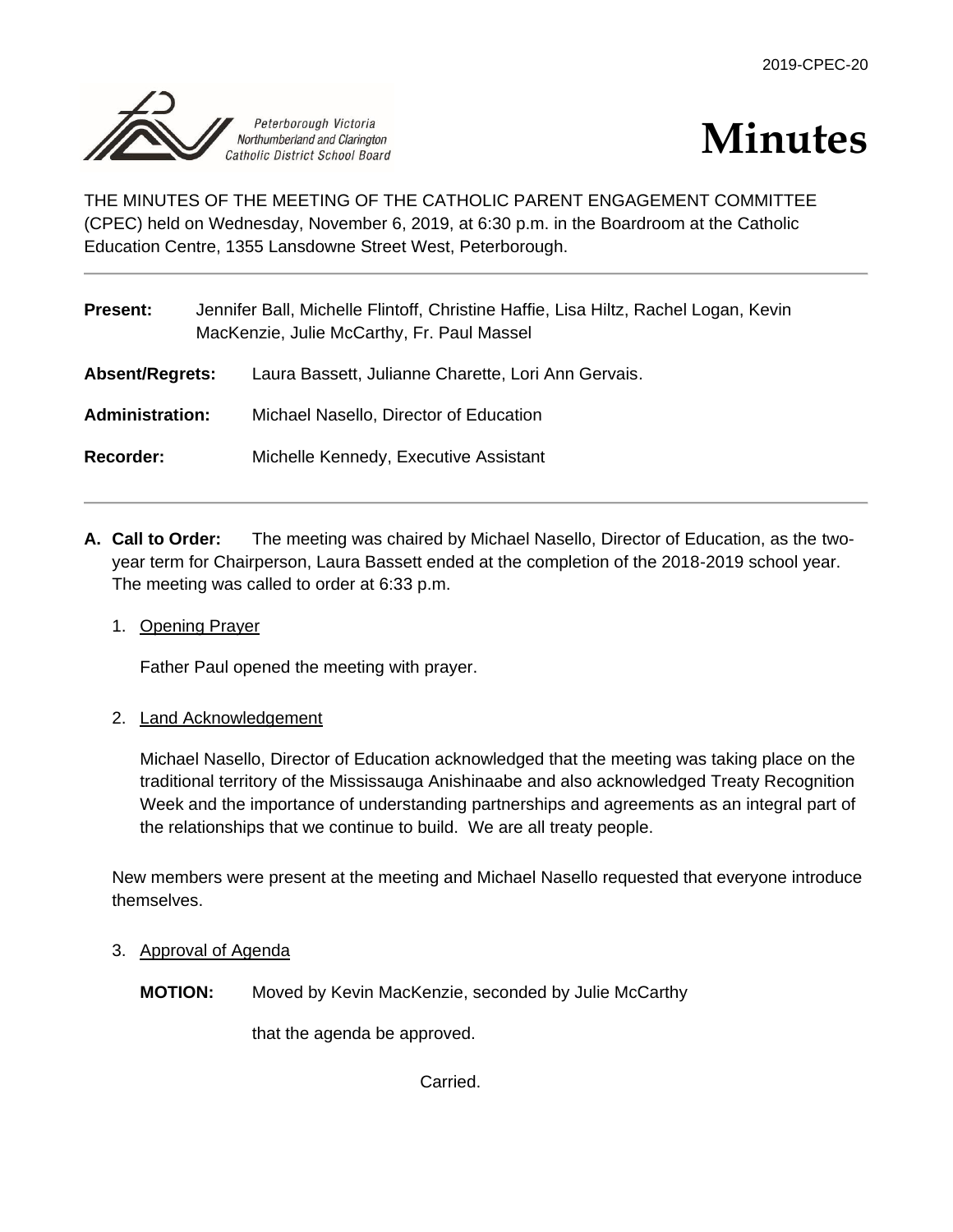## 4. Declaration of Conflicts of Interest

Rachel Logan declared that she is employed by the Board as a Student Monitor.

### 5. Approval of the Minutes

a) Approval of the CPEC Meeting held on June 3, 2019.

MOTION: Moved by Julie McCarthy, seconded by Jennifer Ball

that the minutes from the meeting held on June 3, 2019, be approved.

Carried.

b) Approval of the CPEC Meeting held on September 30, 2019.

MOTION: Moved by Julie McCarthy, seconded by Jennifer Ball

that the minutes from the meeting held on September 30, 2019, be approved.

Carried.

#### 6. Business Arising from the Minutes

There was no business arising from the minutes.

#### 7. Selection of Chairperson

The Director of Education opened nominations for the position of Chairperson.

Nominees Jennifer Ball

Jennifer Ball accepted nomination and was acclaimed Chairperson of the Catholic Parent Engagement Committee for the 2019-2021 term. Mr. Nasello invited Jennifer Ball to assume the position of Chair of the meeting.

#### **B. Recommended Actions/Presentations:**

#### 1. EcoSchools Information.

Michael Nasello, Director of Education shared information with the committee about EcoSchools Canada. EcoSchools is an organization that shares school resources and provides a guideline for certification as a Bronze, Silver, Gold or Platinum Level School. The certification requirements have tasks or standards to be met under six 'pillars': Teamwork and Leadership, Energy Conservation, Waste Minimization, School Ground Greening, Curriculum, and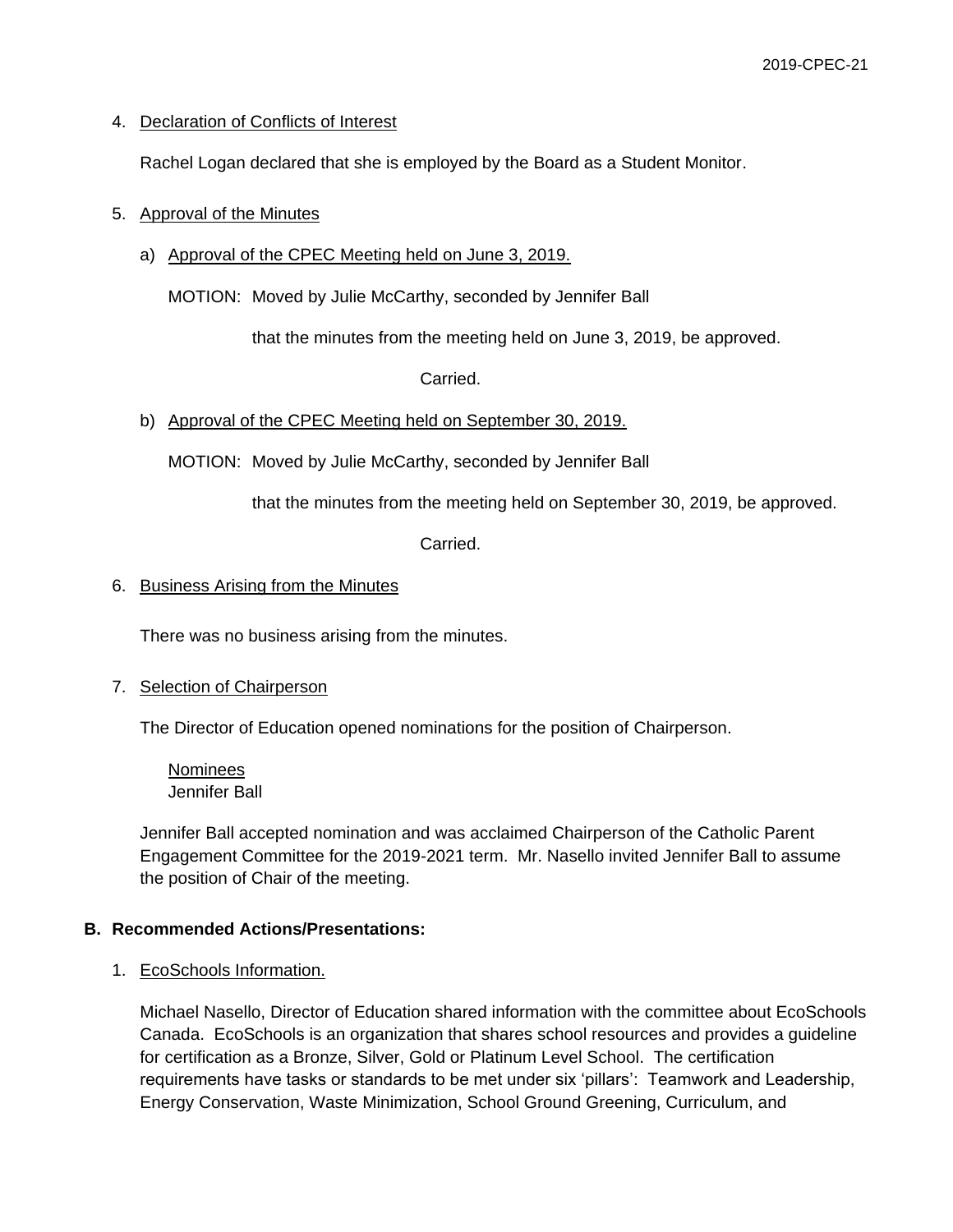Environmental Stewardship. Currently, about half of PVNC schools are working towards certification. Since the environment has become a focus of priority this school year, the rest of the schools have been challenged to become involved in this initiative. A central group at the Catholic Education Centre are meeting weekly to talk about next steps to create strategies and partnerships in becoming more environmentally conscious as a school board.

## 2. Planning for Satellite Meetings.

The committee discussed what the format of the satellite meetings would be. The group decided that the meeting would begin with a social time for mingling from 6:30 p.m. to 6:45 p.m. Julie McCarthy, with guidance on budget available, will look after getting refreshments. The CPEC regular business meeting will take place from 6:45 p.m. to approx. 7:20 p.m. followed by the round-table group discussion involving all parents present. During the portion opened up to all participants, there will be two guiding questions, "What is working well at your school?" and "What is an area in need of support?" Following the discussion there will be a demonstration of Google Drive as a means for CSC to share resources.

Email invitations will be sent to all parents and the flyer noting all regional meetings will be posted on the web site. Following the conclusion of the roundtable discussions, the CPEC members will gather for a short discussion and debrief on the evening.

3. May Appreciation Event Update.

Following the September  $30<sup>th</sup>$  CPEC meeting the possibility of a keynote speaker was investigated. The possibility of booking Craig or Mark Keilburger or Spencer West was discussed. The Keilburger brothers have a presentation that is entitled 'The World Needs Your Kid: Raising Kids Who Care and Contribute' which gives "key insights on guiding children to be compassionate and engage global citizens". Their best-selling book by the same title was available for members to view.

# MOTION: Moved by Christine Haffie, seconded by Rachel Logan

that the CPEC move forward with the contract with Marc or Craig Keilburger as guest speaker on May 20, 2020, with the topic of keynote to be 'The World Needs Your Kid: Raising Kids Who Care and Contribute'; and that all parents in the Board be invited to attend.

### Carried

# **C. Information Items:**

1. Committee Member Updates.

Father Paul Massel – Announced that the small chapel which was built in the Catholic Education Centre was blessed by the Bishop and houses the Blessed Sacrament. The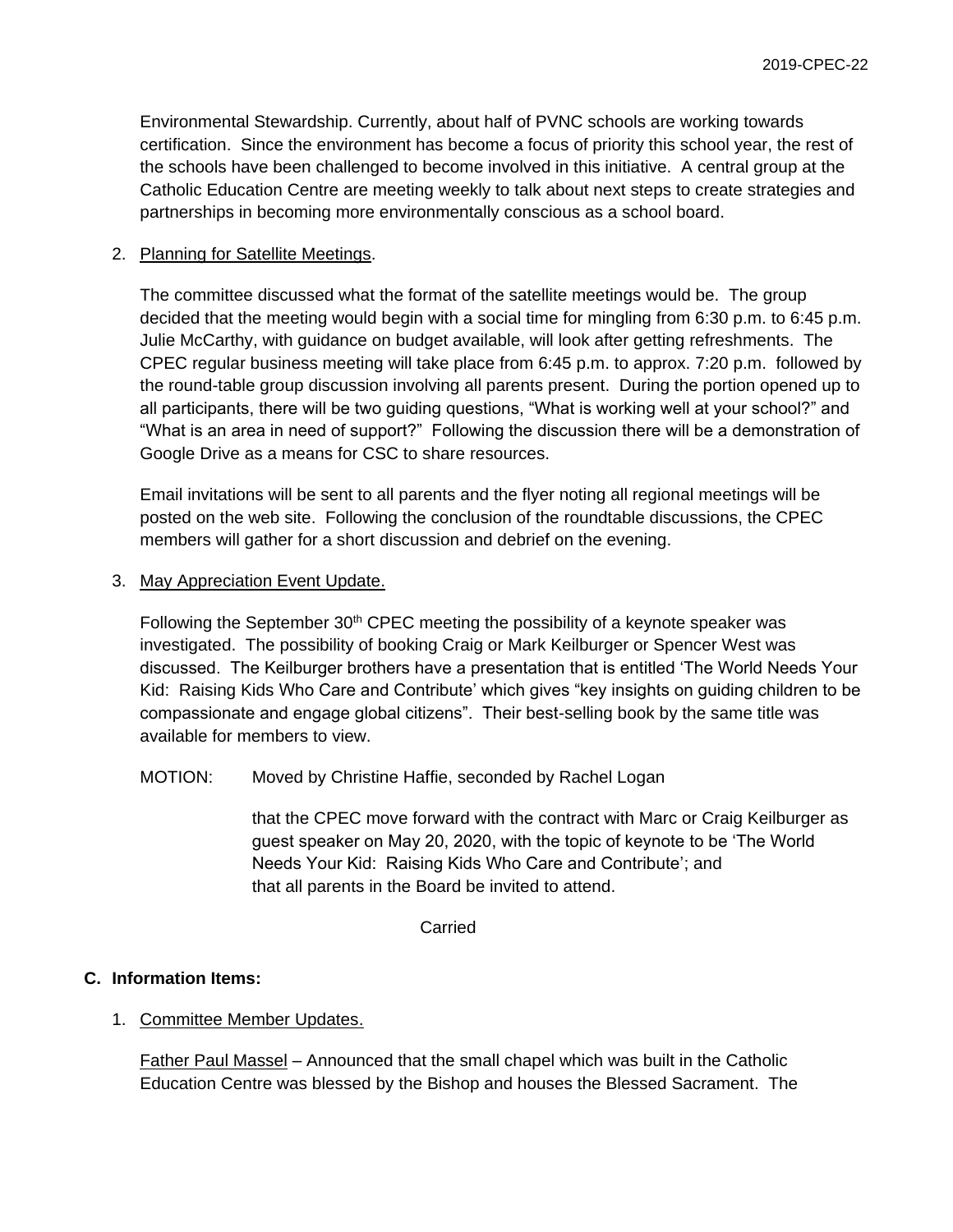Tabernacle and stand were designed and built by one of the technology teachers. All are welcome to stop and take a peaceful moment there.

Christine Haffie – Reported that plans are underway for fundraising efforts for this year at St. Anne and proceeds will continue to be put towards playground equipment and installation costs.

Michelle Flintoff – Reported that Holy Family Catholic Parent Council has goals to fundraise for a Kindergarten play structure, curriculum enrichments, and the Grade 8 Graduation Celebration.

Kevin MacKenzie – Invited parents to participate in the next Faith and Equity meeting which will take place on February 13, 2020 at the Catholic Education Centre. This is an open meeting and parent representation is welcome.

Rachel Logan – is attending her very first CPEC meeting and looks forward to being part of the committee and working with everyone.

Lisa Hiltz – Reported that St. Patrick was successful in raising \$5,500 at a recent dance-a-thon. They are looking forward to serving a Christmas Dinner and are working to add to their playground fund. At Monsignor O'Donoghue, the 'Welcome back to school night was a success and the Catholic School Council is planning on enhancing technology purchases. St. Alphonsus is having a dance-a-thon fundraiser. St. Catherine had planned to have guest speaker Laurie Faith in October. This was postponed due to the labour disruption. A rescheduled date will be shared in the near future. Holy Cross hosted their Gr 8 information night where CSC set up a table to encourage parent involvement. The school will be hosting a used uniform sale and a vaping information night.

Julie McCarthy – Back to school was successful. At St. Francis of Assisi there has been a successful used clothing swap. Bring unused clothing and families are welcome to take what they need. The school is doing a 'MacMillan Orchard' fall fundraiser. Other upcoming events are the Drama Production, a Family Advent Mass, a Gym/Swim night at the Newcastle Recreation Centre, a Book Fair and a Skating Day on December 20. The school is entering a float in the Nov 17 Santa Claus Parade in Bowmanville with the theme, 'Keeping Christ in Christmas'. Across from St. Stephen, there has been a crosswalk installed to assist students crossing to the mall on the busy street.

Jennifer Ball – Reported that Hot Lunches at St. Joseph have been increased to four days a week. This is a very successful fundraiser for the school and they are able to fund many initiatives with the proceeds. The CSC will be putting a Christmas Luncheon on this year and have also funded head lice checks this fall.

Michael Nasello – informed the committee that the CUPE Central Agreement was reached and recently ratified and local bargaining will continue. The OECTA negotiations are unfolding and